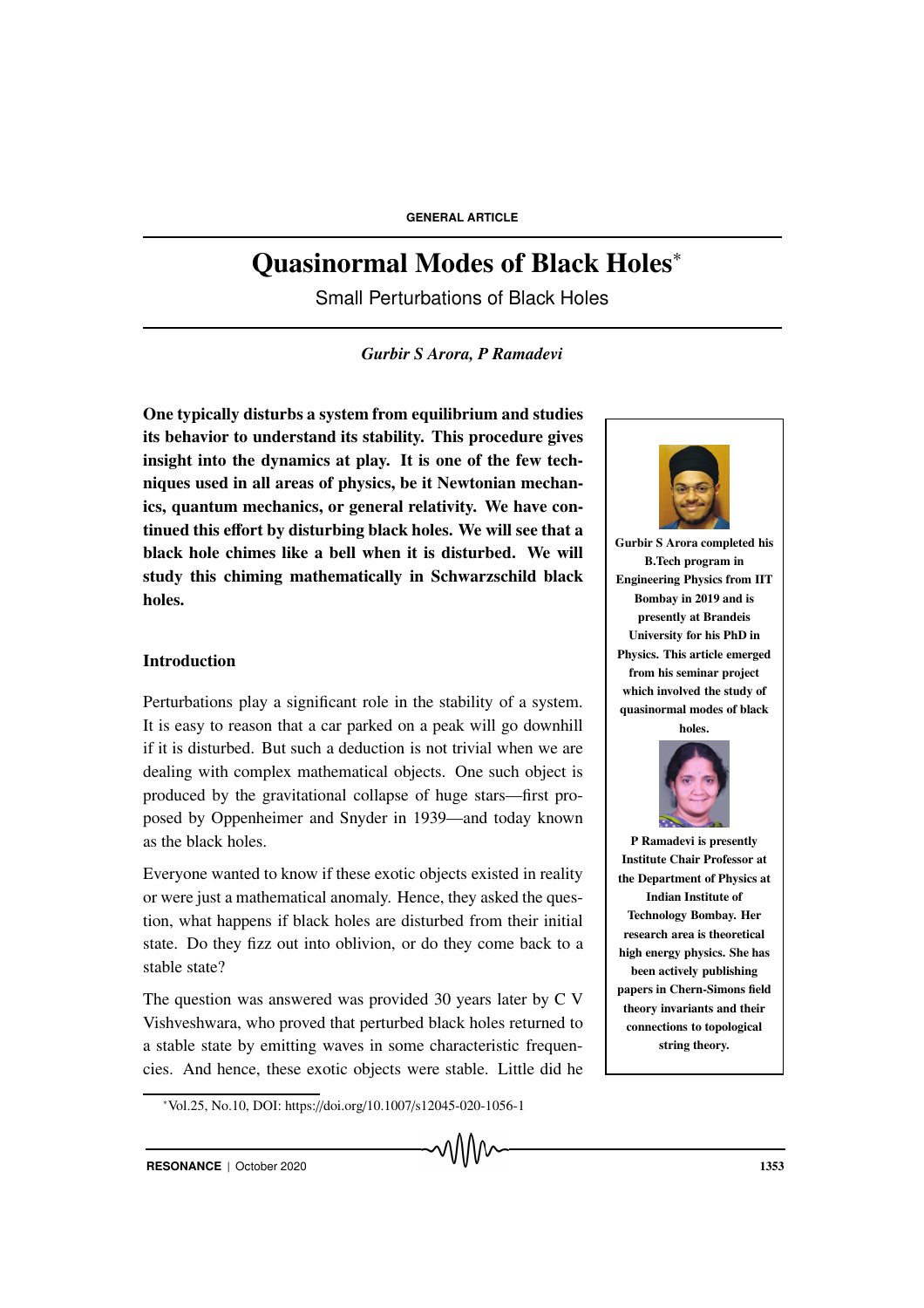Schwarzschild, black hole, quasinormal modes.

> stage of a black hole merger preceded by inspiral and merger.

 $1$ We have used Einstein sum convention. If there is a repeated lower and upper index, it implies sum over that index. For example,  $x_{\mu}y^{\mu}$  =  $\sum_{\mu=0}^{3} x_{\mu} y^{\mu}$ .

**Keywords** know that his insight into perturbations of black holes would become the backbone for the detection of gravitational waves.

> When one hits a bell with a hammer, the bell starts ringing, and this clamor gradually fades away. This analogy can be extended to black holes when they are impinged upon by some gravitational disturbance—say two black holes are inspiraling towards each other, and they ultimately merge into a single black hole. The resulting black hole starts chiming in some characteristic frequencies, and they become fainter and fainter until the black hole settles to a stable state.

Huge gravitational wave detectors observe these dying notes in Ringdown is the last  $\parallel$  the ringdown phase of the black hole merger. We have a special name for these notes, called the 'quasinormal modes'. The qualifier *quasi-* is used to indicate that these modes are similar to, but not exactly equal to normal modes. We will see that quasinormal mode frequencies also have an imaginary part which acts as a damping term. This article aims to find these quasinormal modes. We start with the simplest of these complex mathematical objects, a non-rotating, non-charged and spherical black hole, also known as 'Schwarzschild black hole'.

> We start with a formalism of gravity, the Einstein gravity in 4 dimensions  $(3 \text{ space } + 1 \text{ time})$ . The equations which relate spacetime curvature to matter in the space are the Einstein equations,

$$
R_{\mu\nu} - \frac{1}{2}g_{\mu\nu}R = 8\pi T_{\mu\nu} \qquad \mu, \nu = 0, 1, 2, 3 \qquad (1)
$$

where  $T_{\mu\nu}$  is the measure of energy in matter and radiation, called the stress-energy tensor. The spacetime is governed by  $g_{\mu\nu}$ , which encodes the information about distance between two spacetime points, and it is called the metric tensor.  $R_{\mu\nu}$  is the measure of curvature of spacetime which depends on *g*µν, called the Ricci tensor. The trace of Ricci tensor is known as the Ricci scalar,  $R = g^{\mu\nu} R_{\mu\nu}^{\ \ 1}$ . (1) can be written succinctly as

$$
G_{\mu\nu} = 8\pi T_{\mu\nu},\tag{2}
$$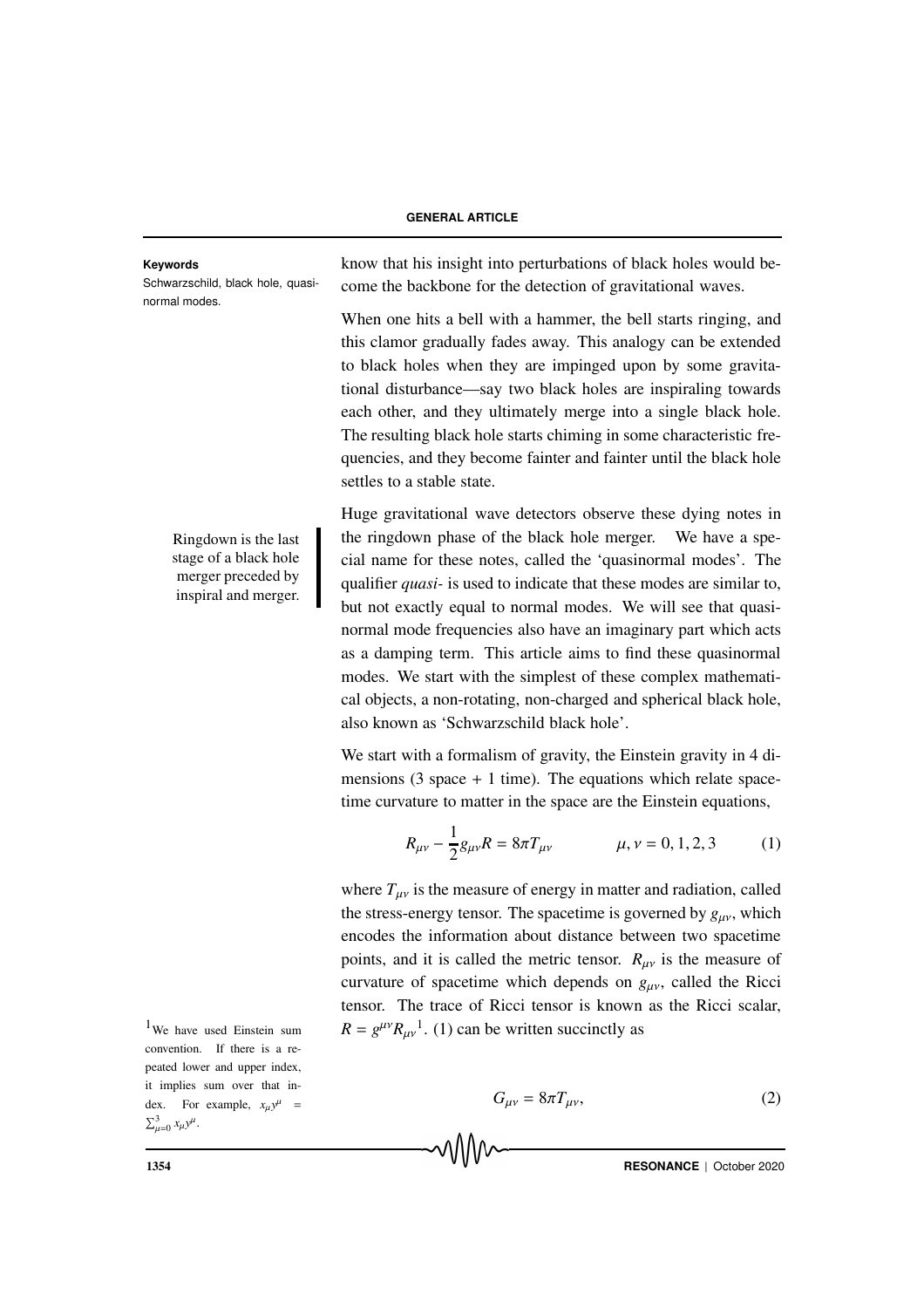with

$$
G_{\mu\nu}=R_{\mu\nu}-\frac{1}{2}g_{\mu\nu}R.
$$

 $G_{\mu\nu}$  is known as the Einstein tensor. An important point to note is that  $G_{\mu\nu}$  and  $T_{\mu\nu}$  are  $4 \times 4$  symmetric matrices (symmetric under the exchange of indices,  $\mu$  and  $\nu$ ) and hence, the Einstein equations are a set of 10 equations<sup>2</sup>. One, in general, is interested  $2$ in finding the spacetime (the metric tensor) given a particular arrangement of matter (the stress-energy tensor). We then perturb these solutions away from the background spacetime  $(g_{\mu\nu}^0)$ by adding a small perturbation,  $h_{\mu\nu}$  so that  $g_{\mu\nu} = g_{\mu\nu}^0 + h_{\mu\nu}$  still satisfies the Einstein equations (1) up to linear order in  $h_{\mu\nu}$ .

As we will see in the later sections, when perturbations  $(h_{\mu\nu})$  are applied to Einstein's equations, we get a Schrödinger-like differential equation for the perturbation,

$$
\frac{d^2\Psi}{dr_*^2} + \left(\omega^2 - V(r_*)\right)\Psi = 0,\tag{3}
$$

where  $V(r_*)$  is the analogue of potential in Schrödinger equation,  $\omega$  is the frequency of oscillations, and  $r_*$  is known as the tortoise coordinate in the literature. The exact expressions for  $V(r_*)$  and *r*<sup>∗</sup> depend on the background spacetime  $g_{\mu\nu}^0$ .

These quasinormal frequencies are independent of the processes which give rise to oscillations. By analyzing the ringdown behavior, we can probe black holes to determine their mass, charge, and angular momentum, in addition to confirming their existence. Quasinormal frequencies serve as a unique fingerprint for oscillating black holes.

In this article, we have used natural units, that is,  $c = 1 = G$ , where  $c$  is the speed of light, and  $G$  is Newton's gravitational constant. In the following sections, we will discuss the boundary conditions and will ultimately find the differential equations for perturbations of Schwarzschild (non-rotating and uncharged) black holes.

᠕᠕᠕᠕

 $2$ In an *n*-dimensional spacetime, there are  $\frac{n(n+1)}{2}$  independent equations.

> Compare equation (3) with the time-independent Schrödinger equation in 1 dimension,

$$
\frac{d^2\Psi}{dx^2} + \frac{2m}{\hbar^2}(E - V(x))\Psi = 0,
$$

where  $\hbar$  is the Planck constant. *E*, and *m* are the energy and mass of the particle moving in a potential  $V(x)$ . In quantum mechanics, the particle is described by a complex valued function called the wavefunction Ψ.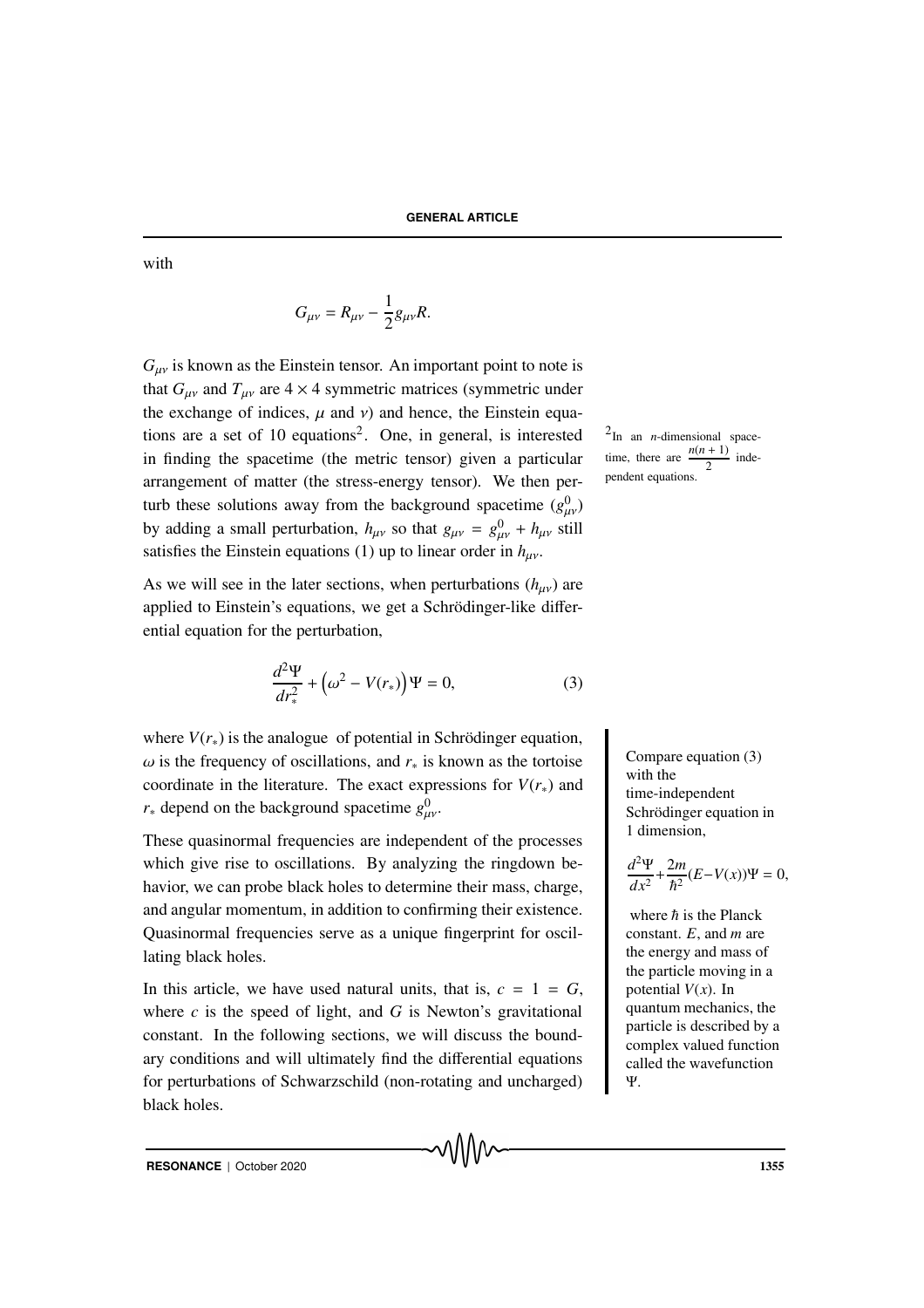# 1. Quasinormal Modes

We wish to find the quasinormal mode (ONM) spectrum, that is, the frequencies<sup>3</sup> of oscillation which are subject to certain boundary conditions. We choose boundary conditions in a manner such that the solutions are physically valid. We are also interested in enumerating the number of such  $\omega$ 's. Finally, we want to find a way to calculate them.

To review boundary conditions, we take Schwarzschild black holes  $4A$  line element can be thought as an example. The Schwarzschild line element<sup>4</sup> for a spherical object of mass *M* is given by

$$
ds^{2} = g_{\mu\nu}^{0} dx^{\mu} dx^{\nu},
$$
  
=  $\left(1 - \frac{2M}{r}\right) dt^{2} - \left(1 - \frac{2M}{r}\right)^{-1} dr^{2} - r^{2} (d\theta^{2} + \sin \theta^{2} d\varphi^{2}).$  (4)

The above solution for metric tensor is found for no matter or radiation outside the spherical body, that is,  $T_{\mu\nu} = 0$ . The Einstein's equations read as,  $R_{\mu\nu} = 0$  since *R* can be proved to be zero.

A particular surface of interest is the event horizon where the metric (4) becomes singular. Anything which crosses the event horizon, cannot counter the gravitational pull of the black hole, and therefore, cannot escape the black hole. For a Schwarzschild black hole, the event horizon is at  $r = 2M$  where the coefficient of  $dr^2$  in (4) blows up!<sup>5</sup>

Another useful trick is to change the radial coordinate (*r*) to tortoise coordinate  $(r_*)$ , which are related by,

$$
r_* = r + 2M \ln\left(\frac{r}{2M} - 1\right). \tag{5}
$$

Observe that, as  $r \to 2M$ ,  $r_* \to -\infty$  and as  $r \to \infty$ ,  $r_* \to \infty$ . As we approach the event horizon,  $r$  changes slowly with  $r<sub>*</sub>$ , that is, for a large change in  $r$ <sup>\*</sup>, the change in *r* is small. That is why  $r$ <sup>\*</sup> is called the tortoise coordinate.

If nothing can escape the event horizon, the gravitational waves should be no exception. So, QNMs should be purely ingoing at



<sup>3</sup>The frequency  $\omega$  is, in gen-<br>the frequencies<sup>3</sup> eral, a complex number.

of as the distance between two points which are infinitesimally close to each other.

 $<sup>5</sup>$  However, by a suitable coordi-</sup> nate transformation, the singularity can be removed. Hence, the singularity is a manifestation of the coordinate system we used, but there is no physical singularity.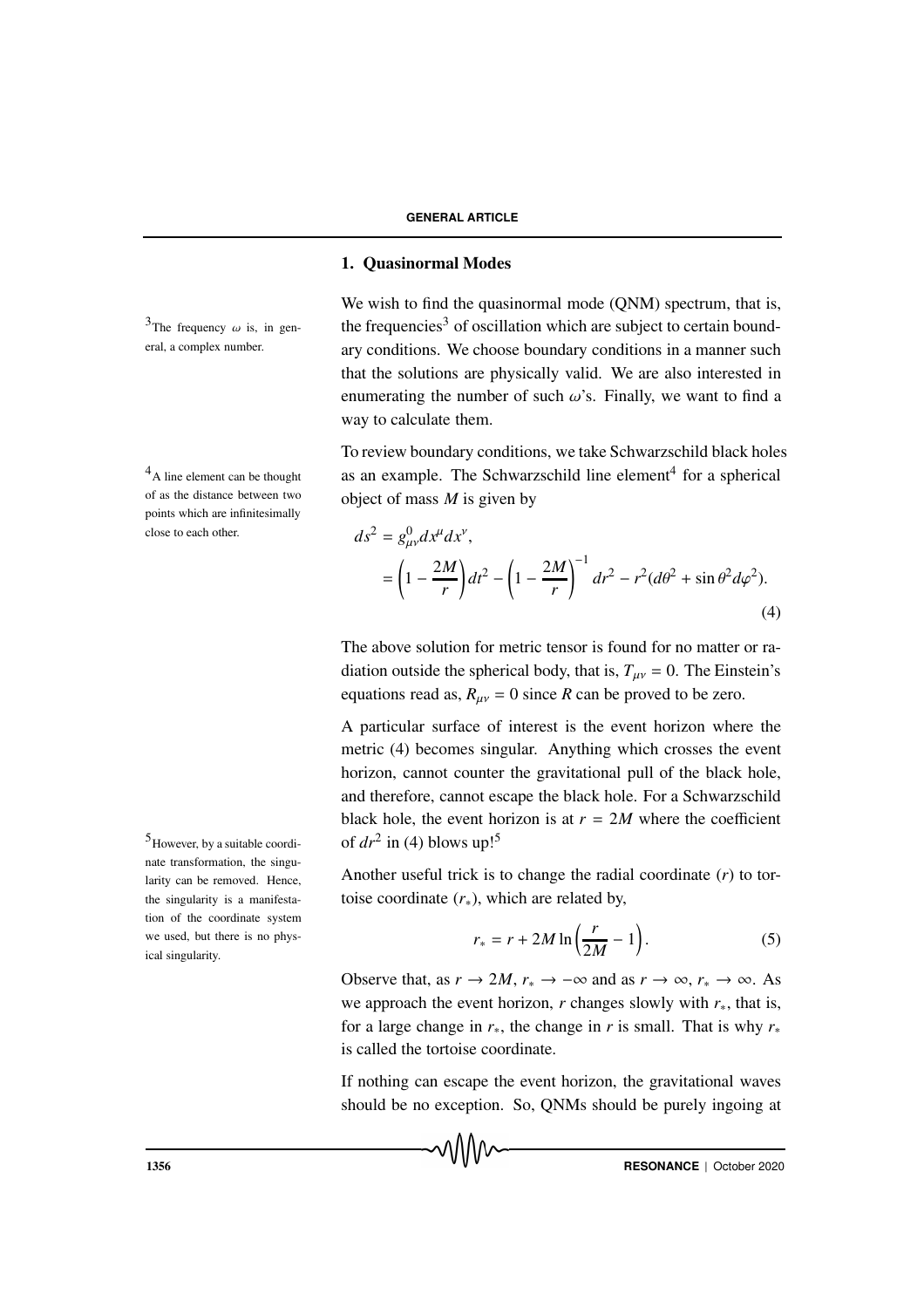the event horizon of black holes ( $r_* \rightarrow -\infty$ ). Asymptotically as  $r_* \rightarrow -\infty$ , Ψ should be an ingoing plane wave,

$$
\Psi \sim e^{i\omega(t+r_*)}.\tag{6}
$$

At spatial infinity, none of the QNMs should reflect back. There is no physical significance of wave coming in from spatial infinity. Hence, they are purely outgoing. As  $r_* \to \infty$ ,

$$
\Psi \sim e^{i\omega(t - r_*)},\tag{7}
$$

which is a purely outgoing plane wave.

To summarize, QNMs are purely ingoing at the event horizon and purely outgoing at the spatial infinity. Also, no incident radiation is given to the system.

With these boundary conditions in mind, we need to solve for the angular frequencies,  $\omega$  from differential equation (3) viewed as an eigenvalue problem:

$$
\mathcal{L}\Psi = -\omega^2\Psi,\tag{8}
$$

where

$$
\mathcal{L} = \frac{d^2}{dr_*^2} - V.
$$
 (9)

Now, the problem boils down to finding the eigenvalues of the  $\mathscr L$ operator. The problem is simple to state but a nightmare to solve. Later, we will discuss the Wentzel–Kramers–Brillouin (WKB) approximation with a slight modification used to find QNMs.

# 2. Schwarzschild Black Hole

Karl Schwarzschild solved Einstein equations (1) in 1916 for the gravitational field outside a spherical object. It was the first solution found for Einstein equations, which can be used for approximating the spacetime outside stars and planets.

Compare the boundary conditions on QNMs with propagating waves which can be written as  $\cos(\omega t - kx + \phi_0)$  or  $\cos (\omega t + kx + \phi_0)$ , if they are moving in  $+x$  or −*x* direction respectively.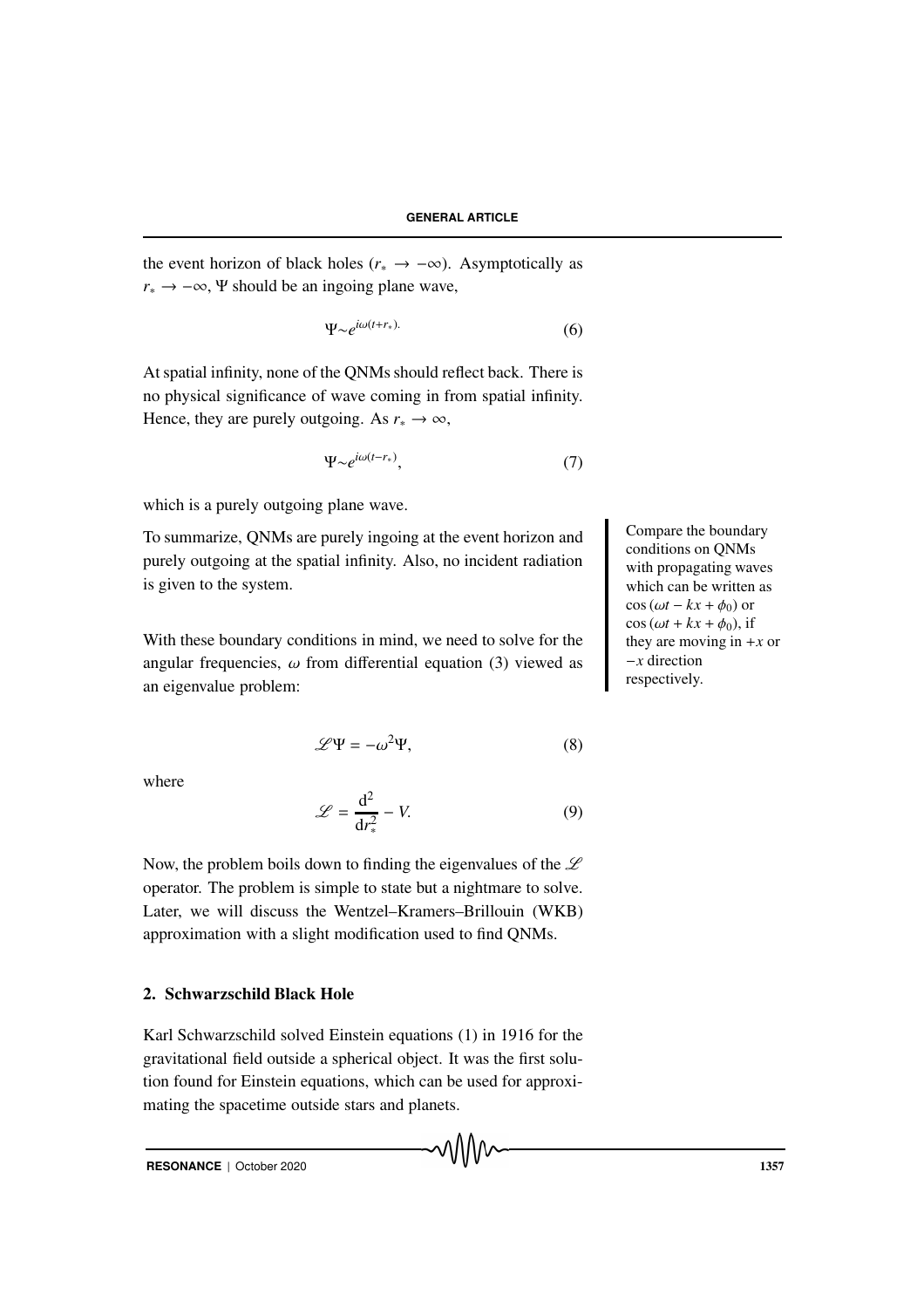Schwarzschild line element (4) can be put into a compact form:

$$
ds^2 = g^0_{\mu\nu} dx^\mu dx^\nu, \qquad (10)
$$

where  $\mu = 0, 1, 2, 3$  corresponds to *t*, *r*,  $\theta$ ,  $\phi$  respectively, and  $g_{\mu\nu}^0$ is the metric tensor given by,

$$
g_{\mu\nu}^{0} = \begin{bmatrix} \left(1 - \frac{2M}{r}\right) & 0 & 0 & 0\\ 0 & -\left(1 - \frac{2M}{r}\right)^{-1} & 0 & 0\\ 0 & 0 & -r^{2} & 0\\ 0 & 0 & 0 & -r^{2}\sin\theta^{2} \end{bmatrix}.
$$
 (11)

As noted previously, we add a perturbation to the above metric,

$$
g_{\mu\nu} = g_{\mu\nu}^0 + h_{\mu\nu}.
$$
 (12)

By imposing the symmetry condition on the metric, the number of independent components of  $h_{\mu\nu}$  are reduced from 16 to 10. Further, there is a neat analogy with the transverse nature of electromagnetic waves prompting us to set three components of  $h_{uv}$ to be zero. To capture the remaining variables, we introduce a  $^{6}$ For simplicity and clarity, we metric which is non-stationary, axisymmetric<sup>6</sup>, and also satisfies the Einstein equation in the vacuum<sup>7</sup>:

$$
ds^{2} = e^{2\nu}dt^{2} - e^{2\xi}(d\varphi - \Omega dt - q_{1}dr - q_{2}d\theta)^{2} - e^{2\mu_{1}}(dr)^{2} - e^{2\mu_{2}}(d\theta)^{2}.
$$
\n(13)

 $7$ This metric can be proved to The Schwarzschild metric is a specific case of this generalization with no rotation, that is,  $\Omega = q_1 = q_2 = 0$  and

$$
e^{2\nu} = e^{-2\mu_1} = \kappa/r^2 \equiv 1 - 2M/r,\tag{14}
$$

$$
\kappa = r^2 - 2Mr,\tag{15}
$$

$$
e^{\mu_2} = r,\tag{16}
$$

$$
e^{\zeta} = r \sin \theta. \tag{17}
$$

When the metric is slightly perturbed,  $\Omega$ ,  $q_1$ ,  $q_2$  may become nonzero, and  $v, \zeta, \mu_1, \mu_2$  may experience small increments. This is an

**THESONANCE** | October 2020

 $6$ For simplicity and clarity, we focus only on QNMs arising from axisymmetric perturbations.

This metric can be proved to be the most general solution of the non-stationary, axisymmetric spacetimes [1].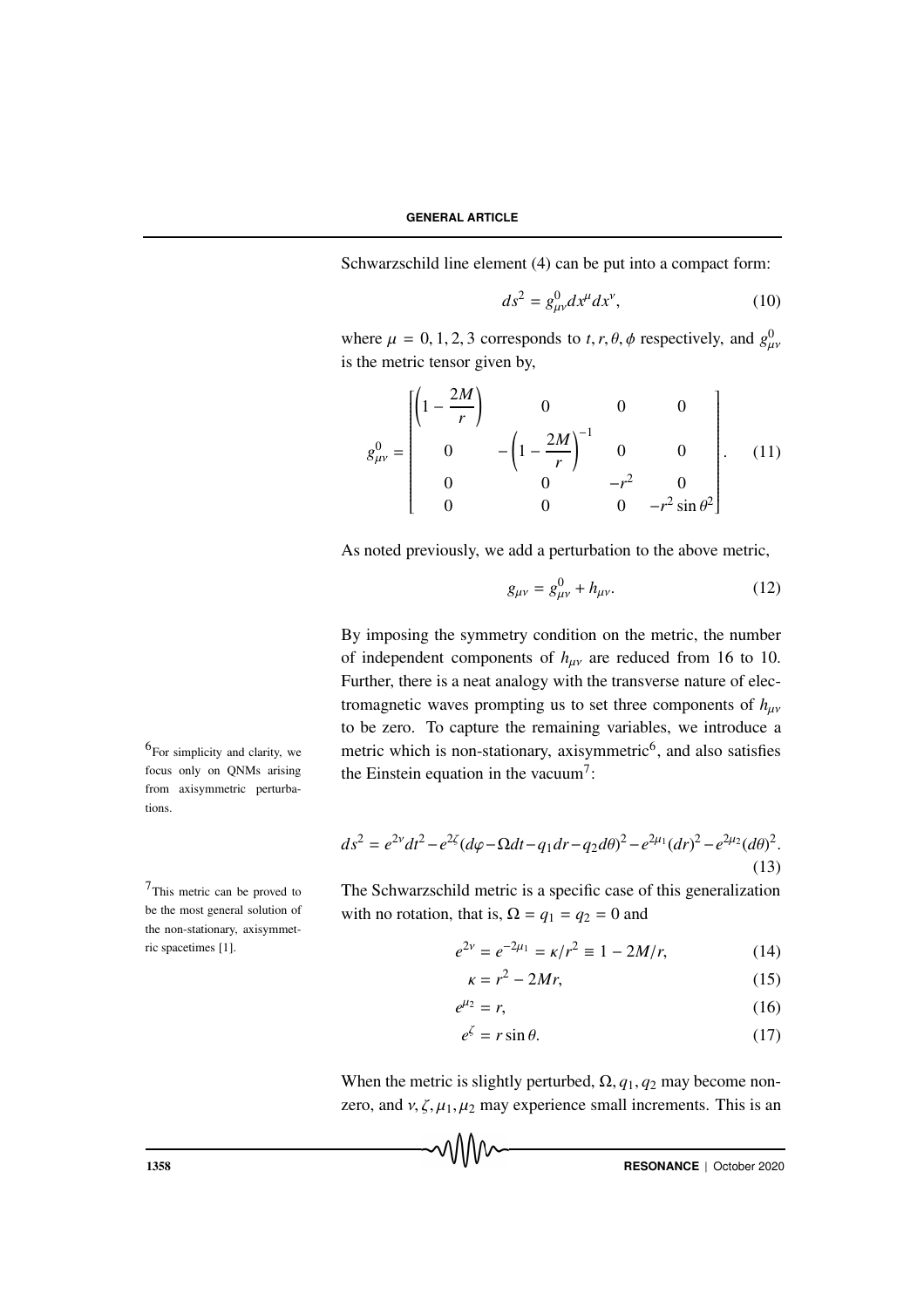indication that these two types of perturbations must be dealt with independently. We will consider the case of non-zero  $\Omega$ ,  $q_1$ ,  $q_2$  collectively known as axial perturbations. These impart rotation to the black hole. The perturbations of remaining parameters are known as polar perturbations<sup>8</sup>.  $8^8$ 

Chandrasekhar showed that QNMs obtained from these two types of perturbations are the same, that is, they are *isospectral*. In particular, he showed that the form of potential in equation (3) obtained from axial perturbations could be transformed to the one obtained from polar perturbations.

It is a common saying that hindsight is 20/20. And with the above insight in mind, we will only deal with axial perturbations in this article. For a complete treatment, Chandrasekhar's book is an excellent resource, and apart from some difference in notation, we have followed Chandrasekhar's book. Historically, it was

## 2.1 *Regge–Wheeler Equation*

A small perturbation of the Einstein equation (1) will give<sup>9</sup>,  $\delta R_{\mu\nu}$  = 0. The equations governing the three variables  $(\Omega, q_1, q_2)$  in an unperturbed Schwarzschild metric are,  $R_{\phi r} = 0 = R_{\phi \theta}$ . The equations governing their perturbation are

$$
\left(e^{3\zeta+\nu-\mu_1-\mu_2}Q_{12}\right)_{,2} = -e^{3\zeta-\nu+\mu_2-\mu_1}Q_{01,0} \qquad (\delta R_{\phi r} = 0), \qquad (18)
$$

$$
\left(e^{3\zeta+\nu-\mu_1-\mu_2}Q_{12}\right)_{,1}=e^{3\zeta-\nu+\mu_1-\mu_2}Q_{02,0}\qquad\left(\delta R_{\phi\theta}=0\right),\qquad(19)
$$

where

$$
Q_{12} = q_{1,2} - q_{2,1},\tag{20}
$$

$$
Q_{0i} = \Omega_{,i} - q_{i,0} \qquad \qquad i = 1, 2. \tag{21}
$$

We have used a shorthand notation for writing derivatives.  $\gamma_{\alpha\beta}$  <sup>9</sup>Recall that  $R_{\mu\nu}$  = 0 for means partial derivative of  $\gamma_\alpha$  with respect to  $x^\beta$  where  $\gamma$  can be any variable, and  $x^{\beta}$  corresponds to *t*, *r*,  $\theta$ ,  $\phi$  for  $\beta = 0, 1, 2, 3$  respectively. For example, in equation (20),  $q_{1,2}$  refers to partial derivative of  $q_1$  with respect to  $x^2$  (=  $\theta$ ).

 $8$ In literature, axial perturbations are also known as Regge– Wheeler or odd perturbations or vector-type perturbations. The polar perturbations are also known as Zerilli or even perturbations or scalar-type perturbations. The names, odd and even, are inspired from their parity which are  $(-1)^{l+1}$  and  $(-1)^l$  respectively.

> Regge and Wheeler [9] who first derived Eq. (3) and the exact expression for the potential for axial perturbations. And rightfully so, the potential is known as the *Regge–Wheeler potential*. And it was Zerilli [10] who solved the problem of polar perturbations. But in this article, we don't follow the procedure by either Regge and Wheeler or Zerilli, but our method is akin to what is followed by Chandrasekhar [1].

Schwarzschild background. And since we are only interested in gravitational perturbations,  $\delta T_{\mu\nu} = 0$ .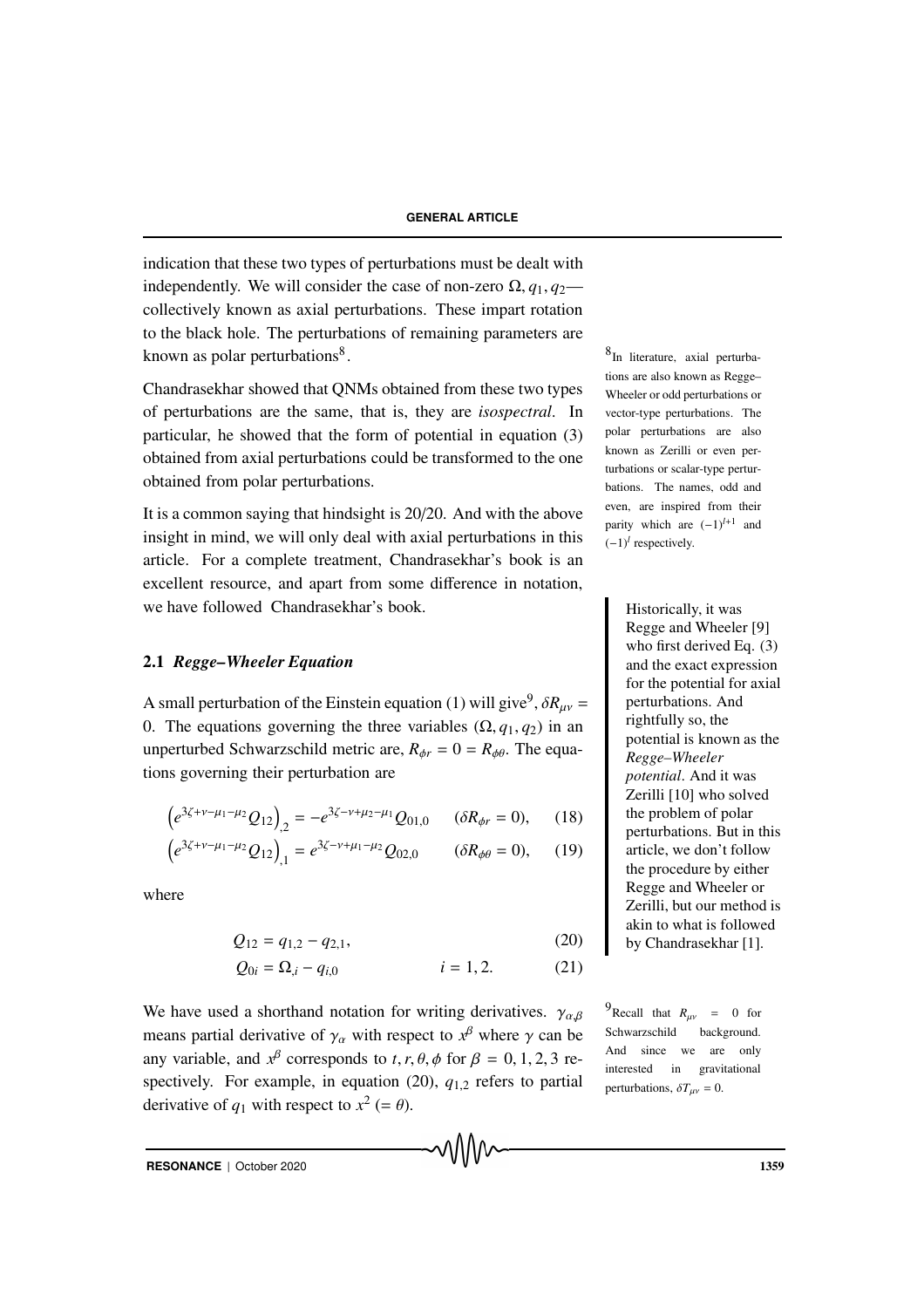We now introduce a new variable,  $Q(t, r, \theta) = \kappa Q_{12} \sin^3 \theta$ , where  $\kappa$  is defined in (15) and we get,

$$
\frac{1}{r^4 \sin^3 \theta} \frac{\partial Q}{\partial \theta} = -(\Omega_{,1} - q_{1,0})_{,0},\tag{22}
$$

$$
\frac{\kappa}{r^4 \sin^3 \theta} \frac{\partial Q}{\partial r} = (\Omega_{,2} - q_{2,0})_{,0} \,. \tag{23}
$$

We assume that the perturbations ( $\Omega$  and  $q_i$ ) have time dependence of the form,  $e^{i\omega t}$ . This corresponds to a single Fourier mode of frequency  $\omega$ . The equations now become

$$
\frac{1}{r^4 \sin^3 \theta} \frac{\partial Q}{\partial \theta} = -i\omega \Omega_{,1} - \omega^2 q_1,\tag{24}
$$

$$
\frac{\kappa}{r^4 \sin^3 \theta} \frac{\partial Q}{\partial r} = i\omega \Omega_{,2} + \omega^2 q_2.
$$
 (25)

Eliminating  $\Omega$  from above equations, we get,

$$
r^4 \frac{\partial}{\partial r} \left( \frac{\kappa}{r^4} \frac{\partial Q}{\partial r} \right) + \sin^3 \theta \frac{\partial}{\partial \theta} \left( \frac{1}{\sin^3 \theta} \frac{\partial Q}{\partial \theta} \right) + \omega^2 \frac{r^4}{\kappa} Q = 0. \tag{26}
$$

Observe that the above equation is separated between the radial (*r*) and the angular part ( $\theta$ ). Writing  $Q(r, \theta) = R(r)\Theta(\theta)$ , we can decouple the equations as

$$
\frac{d}{d\theta} \left( \frac{1}{\sin^3 \theta} \frac{d\Theta(\theta)}{d\theta} \right) + \sin^3 \theta (l+2)(l-1)\Theta(\theta) = 0, \qquad (27)
$$

$$
\kappa \frac{\mathrm{d}}{\mathrm{d}r} \left( \frac{\kappa}{r^4} \frac{\mathrm{d}R(r)}{\mathrm{d}r} \right) - (l+2)(l-1) \frac{\kappa}{r^4} R(r) + \omega^2 R(r) = 0. \tag{28}
$$

Equation (27) is known as the Gegenbauer equation and its solutions are called the Gegenbauer functions and is well known in mathematical literature. Equation (28) can be further simplified by introducing tortoise coordinate,

$$
r_* = r + 2M \ln(r/2M - 1),
$$
  $\frac{d}{dr_*} = \frac{\kappa}{r^2} \frac{d}{dr},$  (29)

and let,

$$
R(r) = r\Psi(r). \tag{30}
$$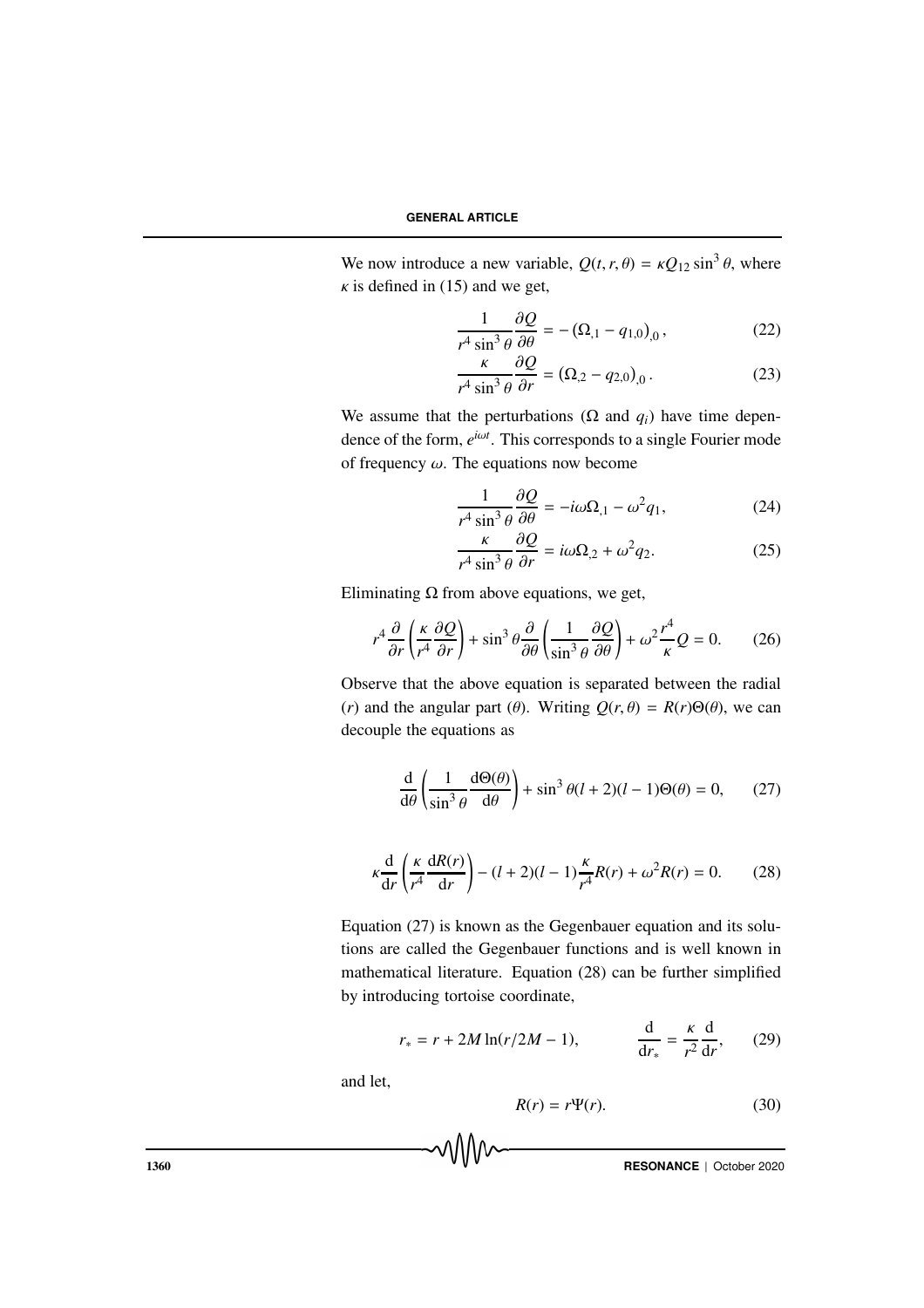

Using substitutions (29) and (30), we find that (28) reduces to

$$
\frac{\mathrm{d}^2 \Psi}{\mathrm{d}r_*^2} + \omega^2 \Psi = V\Psi,\tag{31}
$$

Figure 1. The potential barrier for Schwarzschild black holes is shown for modes, *l* = 2, 3, 4.

where potential, *V* is given by

$$
V(r) = \frac{\kappa}{r^5} \left( l(l+1)r - 6M \right),\tag{32}
$$

or,

$$
V(r) = \left(1 - \frac{2M}{r}\right) \left(\frac{l(l+1)}{r^2} - \frac{6M}{r^3}\right).
$$
 (33)

Equation (31) is known as the Regge–Wheeler equation and the potential (33) is known as the Regge–Wheeler potential. The potential for a solar mass black hole versus the tortoise coordinate is plotted in *Figure* 1. *V*( $r$ <sub>∗</sub>) is implicitly defined as, *V*( $r$ <sub>∗</sub>) ≡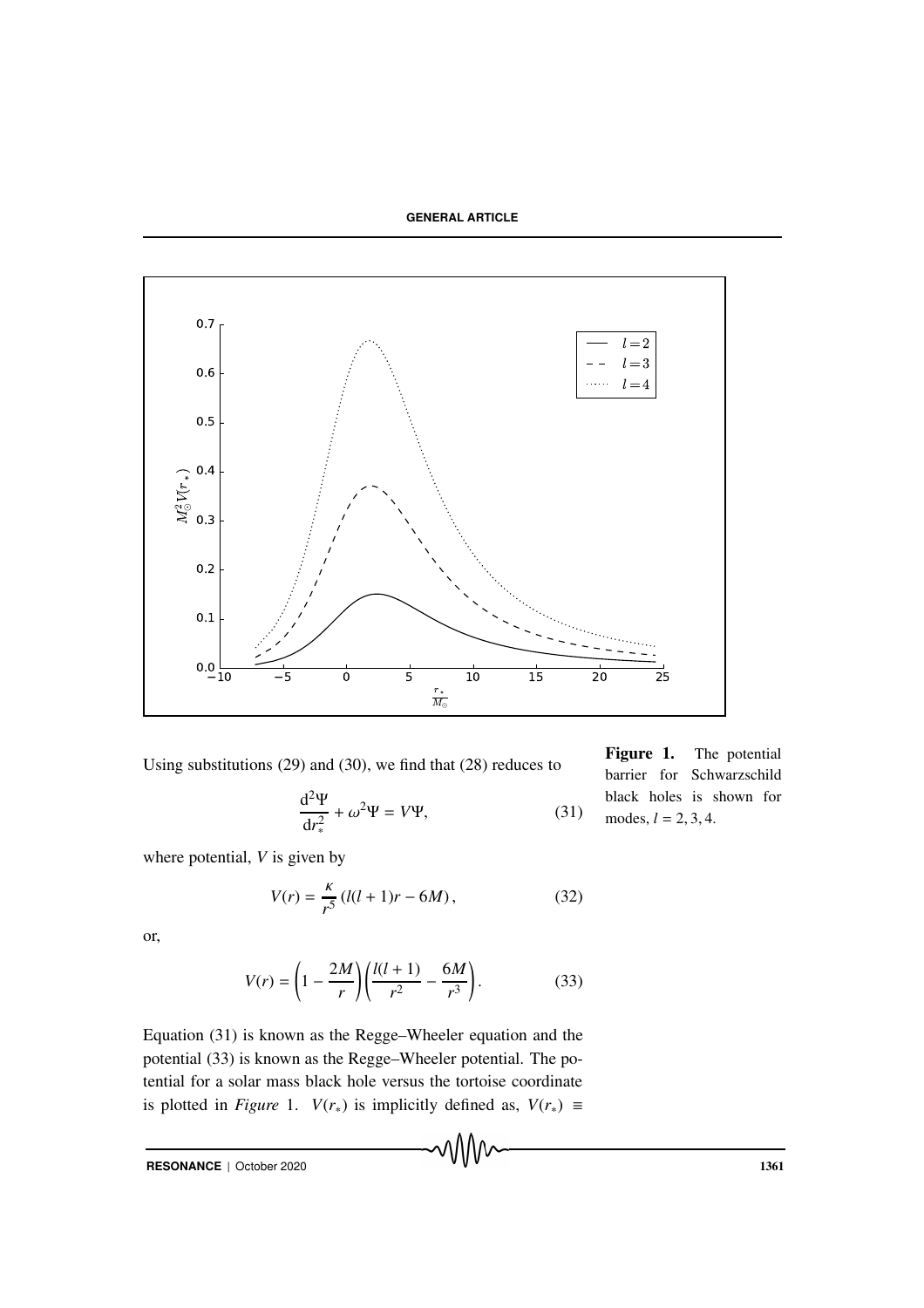*V*( $r(r_*)$ ), where  $r(r_*)$  is found by inverting equation (29).

We may look for a solution of the form, 
$$
\Psi = \exp\left(i \int_0^{r_*} \phi dr_*\right)
$$
 with,

$$
\phi \to -\omega \text{ as } r_* \to \infty \text{ and } \phi \to \omega \text{ as } r_* \to -\infty \tag{34}
$$

as dictated by the boundary conditions (6) and (7). Using this form in (31), we get a first order equation for perturbations,

$$
i\phi_{,r_*} + \omega^2 - \phi^2 - V = 0. \tag{35}
$$

Solutions of (35) exist only when  $\omega$  takes discrete values as shown by Chandrasekhar [1]. The number of such frequencies are infinite, as proved by Bachelot and Motet-Bachelot [6].

In the next section, we will explain one method to compute quasinormal frequencies.

#### 2.2 *WKB Approximation*

Inspired by the quantum mechanics (QM), we can try to solve (31) by the Wentzel–Kramers–Brillouin (WKB) approximation method, which is the theme of this section. In 1-dimensional QM, when a particle scatters off a potential (see *Figure* 2), some part of the incident beam is reflected and the other part is transmitted. The amplitudes of the transmitted (Region  $III$ ), and reflected (Region *I*) waves are  $e^{-\gamma}$ , and  $\sqrt{1 - e^{-2\gamma}}$  times the amplitude of the incoming wave from region  $I$  respectively. Thus, the amplitude of the transmitted wave is  $e^{-\gamma}$  times the amplitude of the reflected wave (for  $\gamma \gg 1$ ). In general,  $\gamma = \int_{r_1}^{r_2} dr_* \sqrt{V(r_*) - E}$ , where  $V(r_*)$  is the potential, E is the energy of wave, and  $r_1$  and <sup>10</sup>The points at which the po-  $r_2$  are the turning points<sup>10</sup>. And if the potential is slowly varying, we can approximate the potential as a Taylor series to first order in  $r_*$  near the turning point  $r_1$ ,  $V(r_*) \approx V(r_1) + V'(r_1)(r_* - r_1)$ . For an elaborate introduction to the topic, the reader is referred to [2].

> But for the case of black holes, there is no analogue of the incident wave. And, the waves are purely ingoing at the event horizon and purely outgoing at the spatial horizon. Therefore, the transmitted and reflected waves have comparable amplitudes.

tential is same as the energy of the particle or radiation are known as turning points as indicated in *Figure* 2.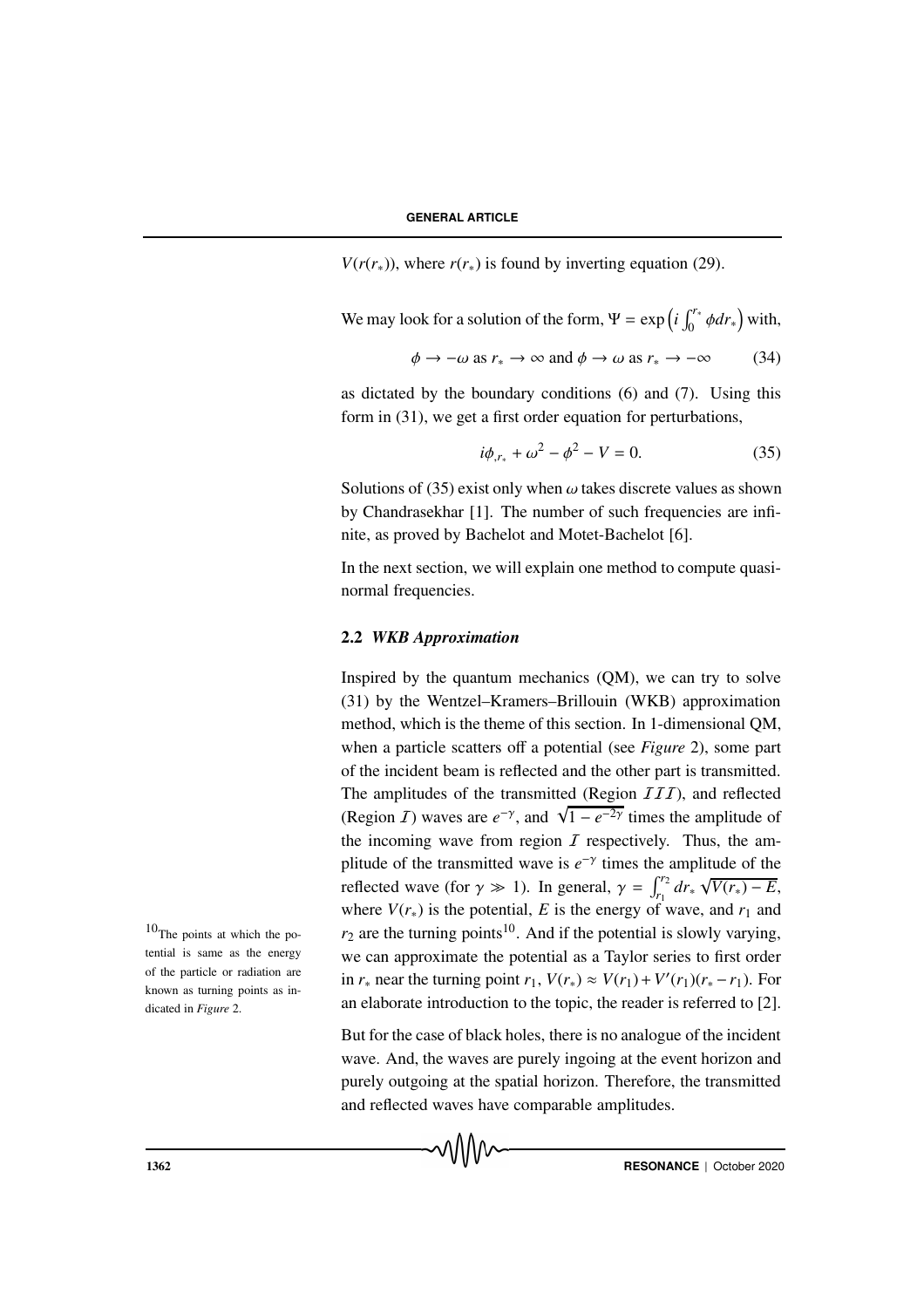**GENERAL ARTICLE**



Figure 2. Dashed line represents the energy of the radiation. Two turning points  $r_1$  and  $r_2$  are shown. Three regions  $I, II$ , and  $III$  are marked.

The only way we can have comparable amplitudes for transmitted and reflected waves is when the turning points are close to each other. The transmitted and reflected waves will have the same amplitude when there is only one turning point.

But if the turning points are very close or degenerate, the first order approximation of the potential breaks down. Instead, we should include higher order terms to the approximation of the potential. In this section, we model the potential by a parabola and discuss the results as first derived by Schutz and Will [11].

Rewriting (31) as

$$
\frac{d^2\Psi}{dr_*^2} + p(r_*)\Psi = 0,
$$
 (36)

where

$$
p(r_*) = \omega^2 - V(r_*). \tag{37}
$$

Approximating  $p(r_*)$  as:

$$
p(r_*) = p(r_0) + \frac{1}{2}p_0''(r_* - r_0)^2 + O(r_* - r_0)^3, \qquad (38)
$$

where  $r_0$  is the maximum of the potential barrier and *p*<sup>''</sup>  $\gamma_0'' = d^2 p/dr_*^2|_{r_0}$ . Further let  $r_1$  and  $r_2$  be the two turning points, that is, roots of the equation  $p(r_*) = 0$ . We define some new quantities,

$$
k = \frac{1}{2}p_0'', \qquad t = (4k)^{1/4}e^{i\pi/4}(r_* - r_0), \qquad (39)
$$

$$
\rho + \frac{1}{2} = -i \frac{p(r_0)}{(2p_0'')^{1/2}}.
$$
\n(40)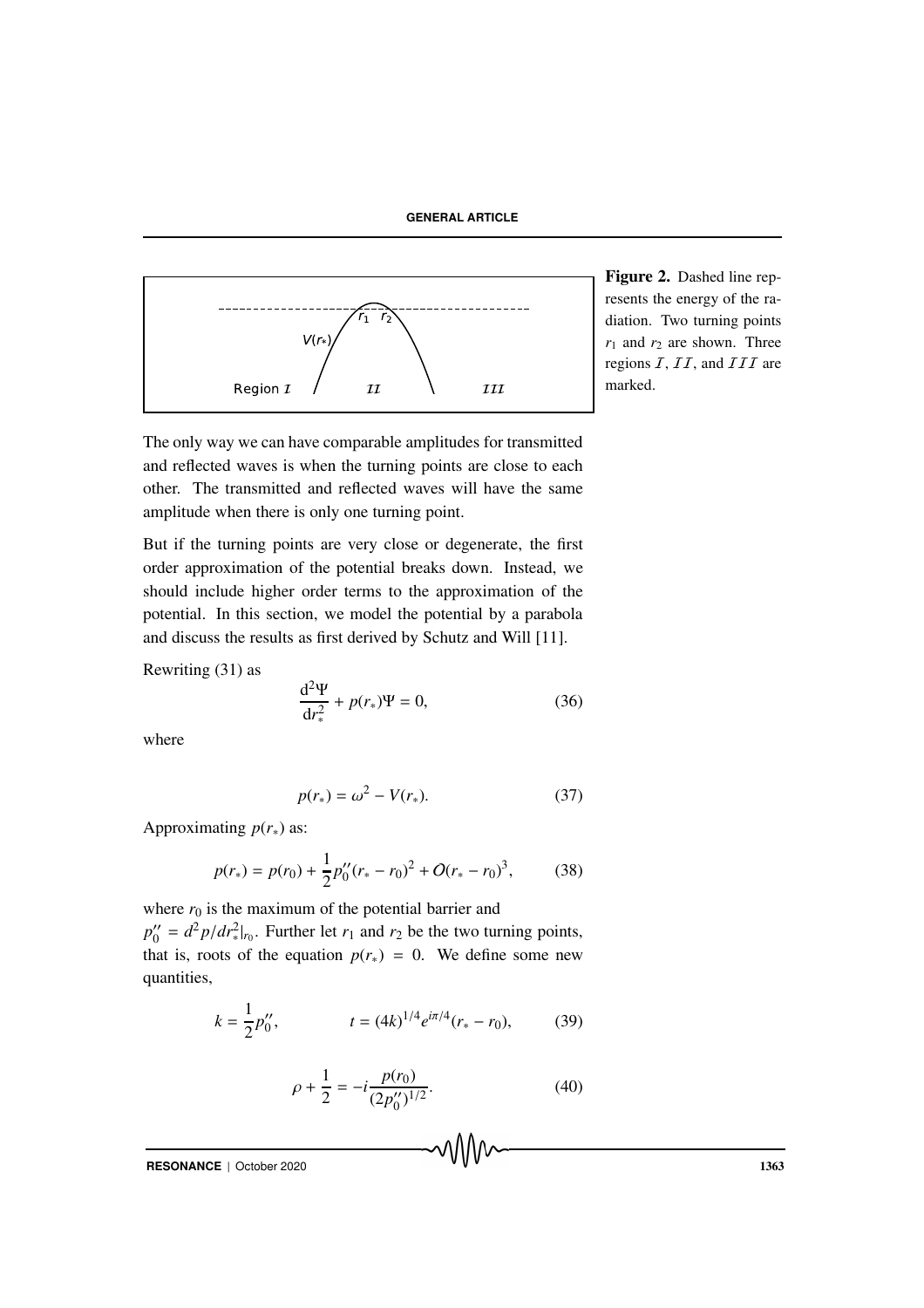Using  $(38)–(40)$  in  $(31)$ , we obtain,

$$
\frac{d^2\Psi}{dt^2} + \left(\rho + \frac{1}{2} - \frac{1}{4}t^2\right)\Psi = 0.
$$
 (41)

The solutions of this equation are the parabolic cylinder functions. The asymptotic form for  $r_* \gg r_2$  is given by

$$
\Psi \approx Be^{-3i\pi(\rho+1)/4}(4k)^{-(\rho+1)/4}(r_*-r_0)^{-(\rho+1)}e^{ik^{1/2}(r_*-r_0)^2/2}
$$

$$
+\left(A+\frac{B(2\pi)^{1/2}e^{-i\rho\pi}/2}{\Gamma(\rho+1)}\right)e^{i\pi\rho/4}(4k)^{\rho/4}(r_*-r_0)^{\rho}e^{-ik^{1/2}(r_*-r_0)^2/2},\tag{42}
$$

and for  $r_* \ll r_1$ ,

$$
\Psi \approx A e^{-3i\pi\rho/4} (4k)^{\rho/4} (r_* - r_0)^{\rho} e^{-ik^{1/2}(r_* - r_0)^2/2} \n+ \left( B - \frac{iA(2\pi)^{1/2} e^{i\rho\pi}/2}{\Gamma(-\rho)} \right) e^{i\pi(\rho+1)/4} (4k)^{-(\rho+1)/4} \n(r_* - r_0)^{-(\rho+1)} e^{ik^{1/2}(r_* - r_0)^2/2}, \quad (43)
$$

where  $\Gamma(x)$  is the usual gamma function given by,

$$
\Gamma(x) = \int_0^\infty z^{x-1} e^{-z} dz.
$$

Since there is no incident radiation, the coefficient of  $\exp\left(ik^{1/2}(r_{*}-r_{0})^{2}/2\right)$  must be zero. From these conditions, we find  $B = 0$  and  $1/\Gamma(-\rho) = 0$ . The latter implies that  $\rho$  must be a non-negative integer. We get, from (40),

$$
\frac{p(r_0)}{(2p''_0)^{1/2}} = i\left(n + \frac{1}{2}\right), \qquad n = 0, 1, 2, \dots \qquad (44)
$$

The quasinormal modes are summarized in *Table* 1 for different *l*. To convert into kHz, multiply by  $2\pi(5142)\times (M_{\odot}/M)$ . A graphical comparison between *l* = 2 quasinormal mode obtained via WKB method [11] and numerical method used by Chandrasekhar and Detweiler [5] is shown in *Figure* 3.

The formula works great for  $n = 0$  but there is a large deviation from the numerically obtained values for higher overtones ( $n \geq$ 1). But there is another method, called the Continued Fraction Method ([7], [8]), using which we can find QNMs for  $n \geq 1$  and they match well with numerical results.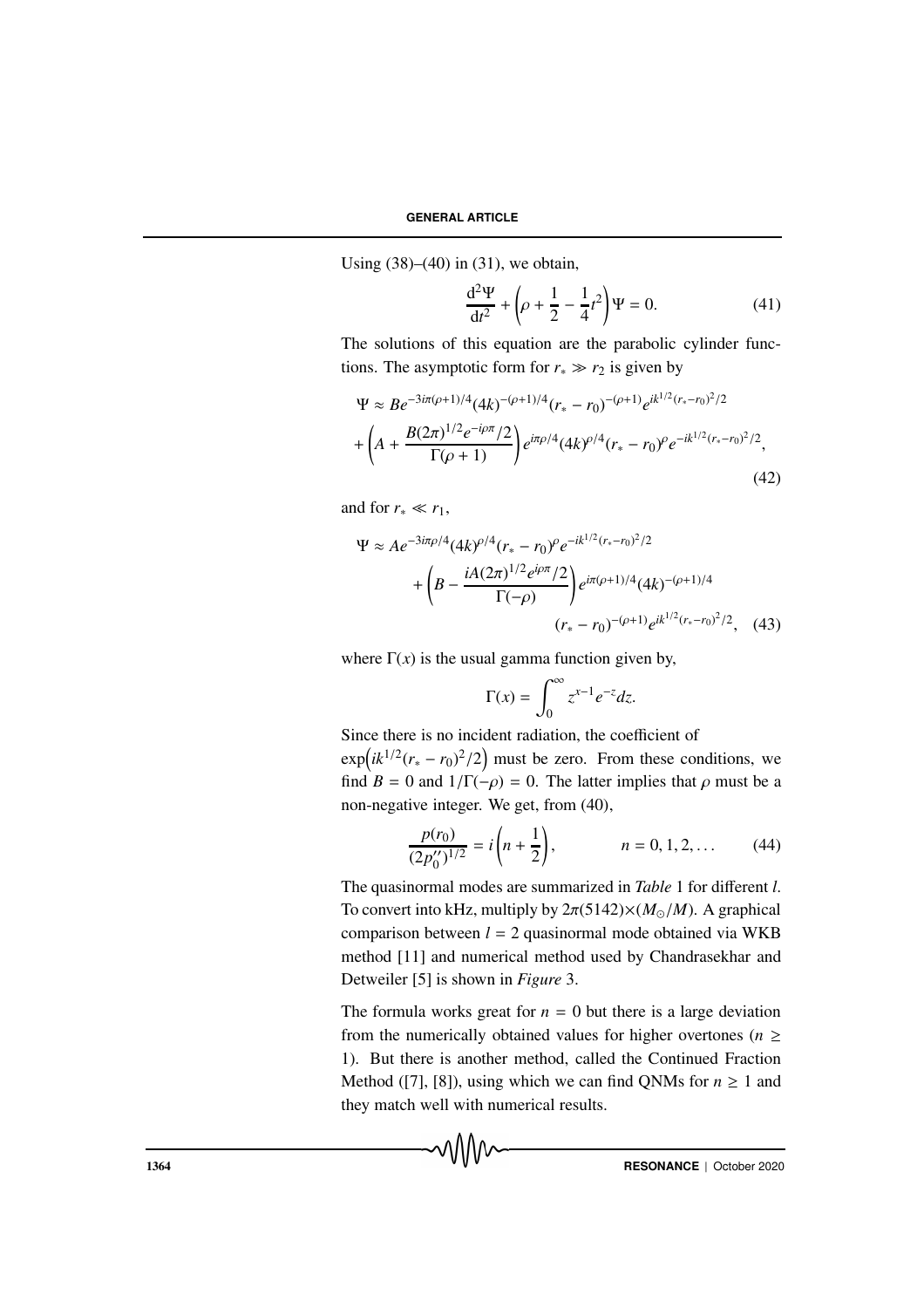

## 3. Conclusion

In this article, we have discussed the behavior of the black holes when they are disturbed from their equilibrium. We saw that black holes settle to a stable state by radiating out energy in some characteristic frequencies, called the quasinormal modes. This bell-like ringing down behavior is observed in gravitational wave detectors. Here, we have focused our attention on uncharged and non-rotating black holes. Figuratively, a black hole can be

| $n=0$   | <b>WKB</b>          | Numerical          |
|---------|---------------------|--------------------|
| $l=2$   | $0.3988 + i0.08828$ | $0.3737 + i0.0889$ |
| $l = 3$ | $0.6165 + i0.09232$ | $0.5994 + i0.0927$ |
| $l = 4$ | $0.8223 + i0.09392$ | $0.8092 + i0.0941$ |

Figure 3. Comparison between the  $l = 2$  quasinormal mode found from the WKB method and the Numerical method [5].

Table 1. Comparison of QNM obtained via WKB approximation and numerical method. Numerical results are from Chandrasekhar and Detweiler [5].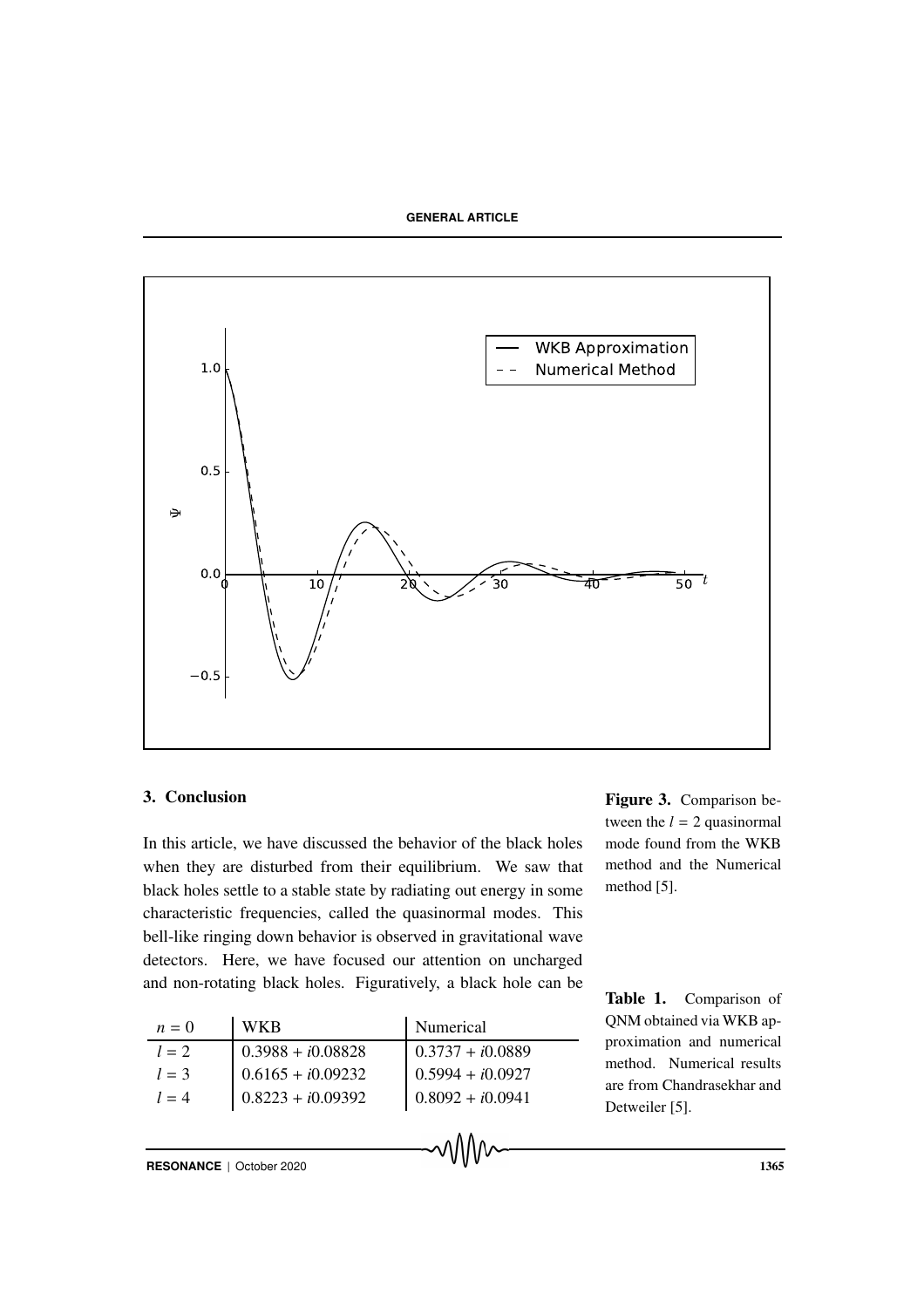slightly perturbed either perpendicularly which results in a nonzero change in the parameters of the black hole or it can be disturbed tangentially which imparts a rotation to the black hole. We have discussed this tangential perturbation in Section 2.

We confined ourselves to the study of perturbations of Schwarzschild black holes and discussed a method of computing the lowest quasinormal mode  $(n = 0)$  using WKB approximation. To find the QNMs for higher *n*'s, we need more sophisticated methods like the continued fraction method [8].

The procedure we discussed for perturbations of Schwarzschild black holes can be extended to charged black holes which lead to a similar eigenvalue equation (3) with a different potential. We refer the readers to Chandrasekhar's book [1] for a thorough treatment of the perturbations of charged black holes.

We observe that calculating QNMs is tedious even for the simplest case of a black hole, but they can be tackled by semi-analytical methods such as WKB approximation. However, finding QNM spectrum for other black holes like Kerr (rotating) black holes require the tools of numerical relativity.

#### Acknowledgement

We are thankful to Shankaranarayanan for his help in clarifying our queries on this subject. We are thankful to Saurya Das for his valuable comments and suggestions regarding this manuscript. Finally, we are thankful to the anonymous referee for their many inputs to improve this article.

#### Suggested Reading

- [1] S Chandrasekhar, *The Mathematical Theory of Black Holes*, Oxford Classic Texts in the Physical Sciences, Clarendon Press, 1998.
- [2] David J. Griffiths, *Introduction to Quantum Mechanics*, Upper Saddle River, NJ: Pearson Prentice Hall, 2005.
- [3] E Berti, V Cardoso and A O Starinets, Quasinormal modes of black holes and black branes, *Classical and Quantum Gravity*, Vol.26, No.16, p.163001, 2009.